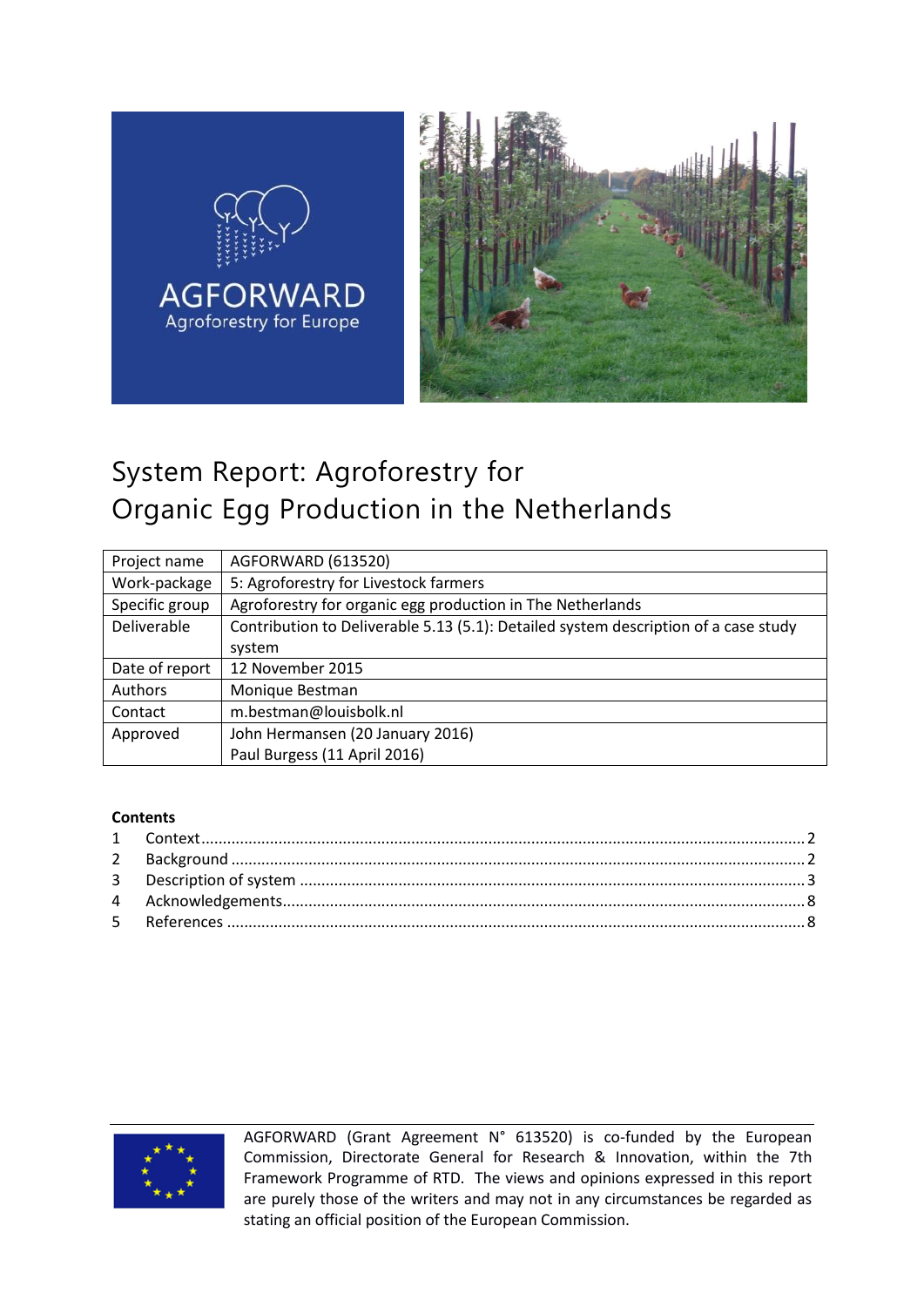## <span id="page-1-0"></span>**1 Context**

The AGFORWARD research project (January 2014-December 2017), funded by the European Commission, is promoting agroforestry practices in Europe that will advance sustainable rural development. The project has four objectives:

- 1. to understand the context and extent of agroforestry in Europe,
- 2. to identify, develop and field-test innovations (through participatory research) to improve the benefits and viability of agroforestry systems in Europe,
- 3. to evaluate innovative agroforestry designs and practices at a field-, farm- and landscape scale, and
- 4. to promote the wider adoption of appropriate agroforestry systems in Europe through policy development and dissemination.

This report contributes to Objective 2, Deliverable 5.13: "Detailed system description of a case study system". The detailed system description includes the key inputs, flows, and outputs of the key ecosystem services of the studied system. It covers the agroecology of the site (climate, soil), the components (tree species, crop system, livestock, management system) and key ecosystem services (provisioning, regulating and cultural) and the associated economic values. The data included in this report will also inform the modelling activities which help to address Objective 3.

## <span id="page-1-1"></span>**2 Background**

The initial stakeholder report (Bestman 2014) and the research and development protocol (Bestman 2015) provide background information on agroforestry for organic egg production in the Netherlands.

A free-range area contributes to the welfare of laying hens. Studies that have looked at the relation between the use of a free-range area and the degree of feather pecking damage have found that if more hens from a flock use the free range area, then significantly less feather pecking damage is seen (Bestman and Wagenaar, 2003; Green et al. 2000; Mahboub et al. 2004; Nicol et al. 2003; Lambton et al. 2010; Bestman et al. in preparation). A higher percentage of hens using the free range area can be achieved by providing shelter (Zeltner and Hirt 2003; Bestman and Wagenaar 2003). This can be artificial structures or natural for example with trees, bushes or other vegetation. Moreover, if there is no such shelter, then especially in flocks of more than 1,000 hens, only a small minority of the hens will go outside. In the Netherlands the mean size of an organic egg farm is 11,000 hens with 4.4 ha free range area. A mean conventional free-range farm is 24,000 hens with 9.6 ha free range area (PPE 2013). Maximum group sizes are 3.000 and 6.000 respectively for organic and conventional hens. Organic groups must be separated both inside the building and in the freerange area. Conventional free-range groups only must be separated inside the building. Providing cover on such large surfaces is expensive. Therefore farmers have investigated means of establishing plantations where it is possible to earn money from the trees ('Trees for Chickens'-project, 2012- 2015). Another advantage of cover in the free-range area reported by Bestman et al. (in preparation) is that there is less risk of avian influenza. The leaching of nitrate and phosphate cannot be prevented by trees. Starting from a density of 2,500 hens per hectare, the density in both organic and conventional free range poultry husbandry, the chickens leave more minerals with their manure, than trees or other vegetation can take up (Bestman, 2015). In the Trees for Chickens project fruit trees, biomass willows and miscanthus have been tested on commercial farms. All were planted in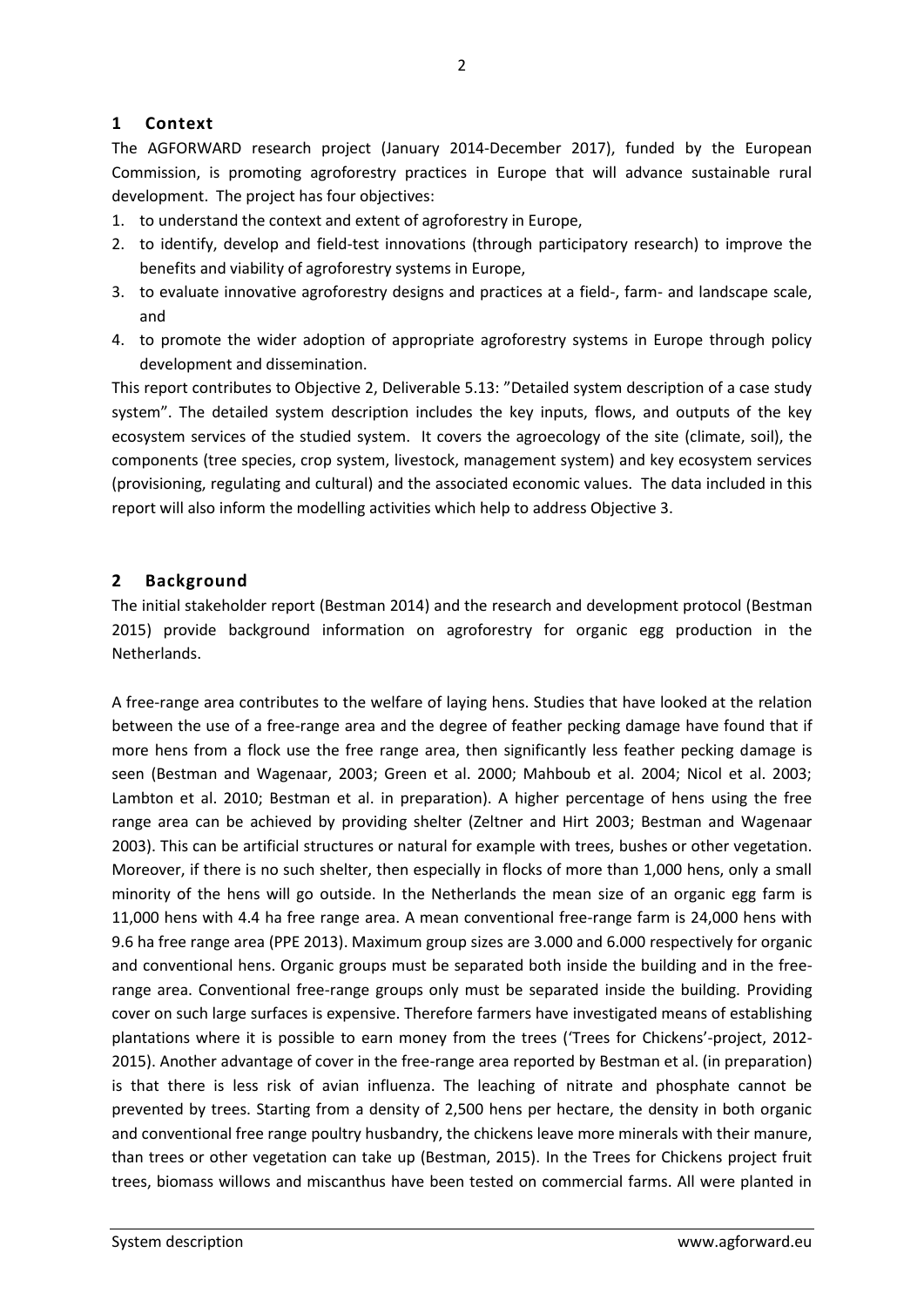the period March till May 2013. The experiences highlight that the trees need to be managed in a professional way if the fruit trees are to be harvested. Not all poultry farmers are able to organize that. Therefore one of the Dutch topics in AGFORWARD is to investigate possibilities for cooperation between poultry farmers and professional fruit farmers (Bestman 2015; Bestman et al. 2015). This system description focuses on fruit trees in an organic free-range area on one of the Trees for Chickens' test farms.

## <span id="page-2-0"></span>**3 Description of system**

[Table 1](#page-2-1) provides a general description of the agroforestry system for organic egg production in The Netherlands. A description of a specific case study system is provided in Table 2.

<span id="page-2-1"></span>Table 1. General description of the agroforestry system for organic egg production in the **Netherlands** 

| <b>General description of system</b> |                                                                                                                                                                                                                                                                                                                                                                                                                                                                                                                                                                                                                                                                                            |  |
|--------------------------------------|--------------------------------------------------------------------------------------------------------------------------------------------------------------------------------------------------------------------------------------------------------------------------------------------------------------------------------------------------------------------------------------------------------------------------------------------------------------------------------------------------------------------------------------------------------------------------------------------------------------------------------------------------------------------------------------------|--|
| Name of group                        | Agroforestry for organic egg production in The Netherlands                                                                                                                                                                                                                                                                                                                                                                                                                                                                                                                                                                                                                                 |  |
| Contact                              | Monique Bestman                                                                                                                                                                                                                                                                                                                                                                                                                                                                                                                                                                                                                                                                            |  |
| Work-package                         | 5: Agroforestry for livestock farmers                                                                                                                                                                                                                                                                                                                                                                                                                                                                                                                                                                                                                                                      |  |
| Geographical extent                  | Agroforestry systems for poultry production are found on two organic egg<br>farms and on one free-range broiler farm in the middle of The Netherlands.                                                                                                                                                                                                                                                                                                                                                                                                                                                                                                                                     |  |
| <b>Estimated area</b>                | In 2012 there were 185 free-range egg farms and 127 organic egg farms with<br>4.5 million and 1.4 million hens respectively (PPE statistical year report). It is<br>estimated that together they manage approximately 2,400 <sup>1</sup> ha as free-range<br>areas. Numbers of organic and free-range broilers are unknown but expected<br>to be small, compared to the egg production. Although the interest in<br>providing cover by planting trees is increasing among poultry farmers, still a<br>small minority of the surface is planted substantially with trees. It is estimated<br>that there is less than 5 ha of professional managed orchards in poultry free-<br>range areas. |  |
| Typical soil types                   | Sand                                                                                                                                                                                                                                                                                                                                                                                                                                                                                                                                                                                                                                                                                       |  |
| Description                          | Dutch organic and free range laying hens have outside access year round.<br>Only for a few weeks per year can weather conditions be used as a reason for<br>keeping the pop-holes closed. More than $4 \text{ m}^2$ must be available per hen,<br>which corresponds to 2,500 hens per hectare.                                                                                                                                                                                                                                                                                                                                                                                             |  |
|                                      | There are no professional <sup>2</sup> poultry farmers with mobile housing. Rotational<br>use is practiced on a very small scale: it is practiced by only a minority of the<br>farms and they only keep small parts of land temporary free of chickens,<br>mostly to let the vegetation recover.                                                                                                                                                                                                                                                                                                                                                                                           |  |
|                                      | A typical hen's life-cycle is arriving on the laying farm when 17 to 18 weeks<br>old, being kept inside until they lay eggs at 25 weeks and then have outside<br>access continuously until they leave the farm at an age between 70 and 85<br>weeks. Depending on the farm management and the degree of cover in the                                                                                                                                                                                                                                                                                                                                                                       |  |

 $1$  5.9 million x 4 m<sup>2</sup> = 2360 ha.

1

 $2$  According to environmental and veterinary regulations it is allowed to keep up to 249 chickens without being registered at the relevant agencies.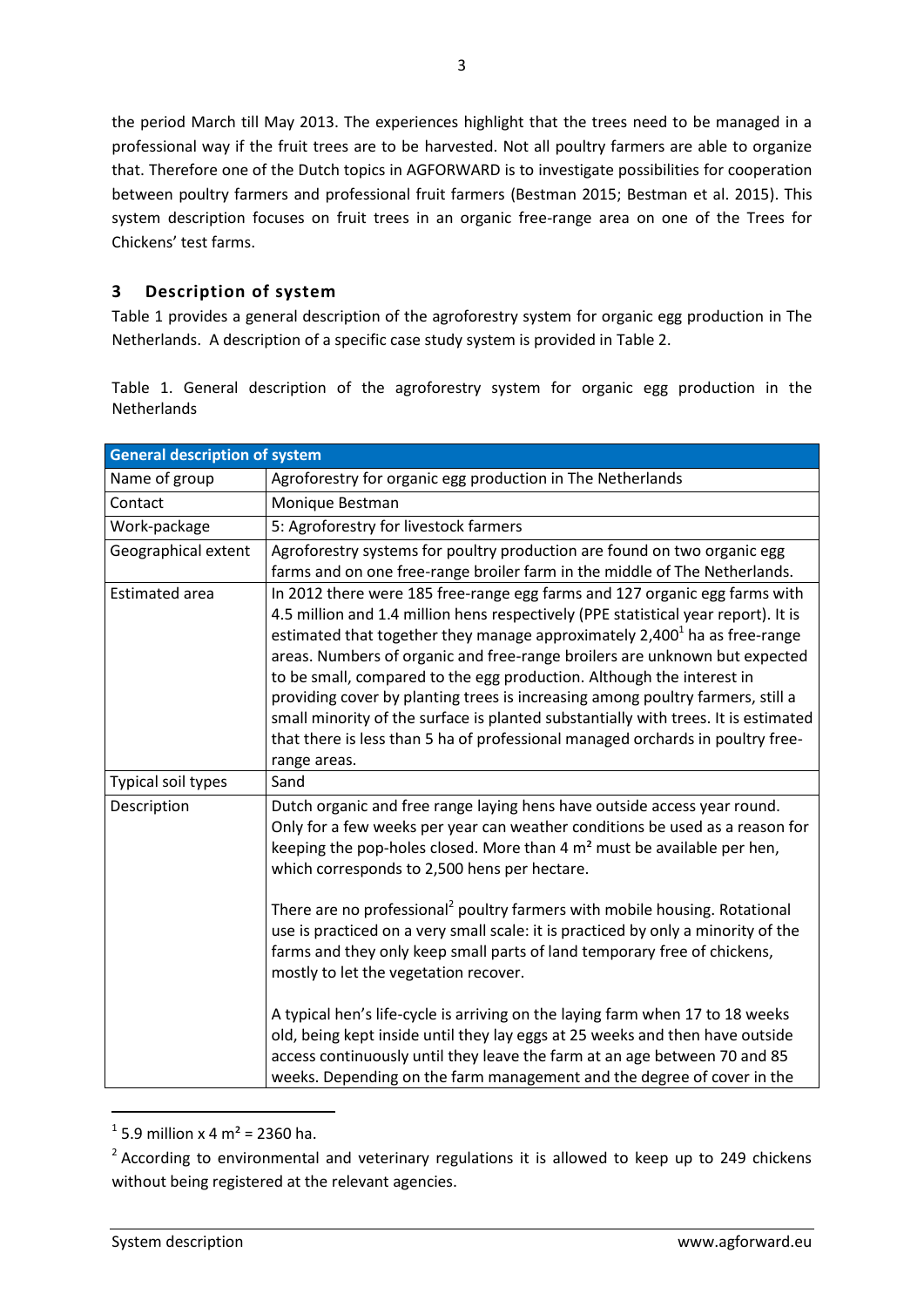|                      | range area, up to 80-90% of the hens can be seen outside, especially prior to        |
|----------------------|--------------------------------------------------------------------------------------|
|                      | sunset. However, on the majority of the farms, this will be 30-50% of the            |
|                      | hens, mainly because of lack of cover. Organic laying hens have outside access       |
|                      | already during rearing, from 8 weeks onwards and 1 m <sup>2</sup> per hen. With good |
|                      | cover and good weather conditions, at the end of the rearing, up to 40% of           |
|                      | the young hens can be seen outside prior to sunset (Remijnse, personal               |
|                      | communication).                                                                      |
| Tree species         | A number of poultry farms have several species of fruit trees such as apple,         |
|                      | pear, prunes, and cherry. However, the number of trees is generally small and        |
|                      | they are not managed in a professional way. Only a few farms are harvesting          |
|                      | fruits from these trees. Three poultry farms have a professional orchard: an         |
|                      | apple orchard on two egg farms and a cherry orchard on one broiler farm.             |
|                      | Here the products are being sold as table fruit or apple juice.                      |
| Tree products        | The crops will be harvested to produce hand fruit (apple and cherries) or fruit      |
|                      | for juice (apple). The broiler farm with the cherry orchard sells orchard            |
|                      | chickens <sup>3</sup> ('bongerdhoen').                                               |
| Understory           | The understory is grass, grass clover or weeds not eaten by chickens.                |
|                      | However, on farms where hens go outside very well, large parts of the                |
|                      | outdoor surface are bare. Grass in the range area which is not eaten (further        |
|                      | away from the stable), is grazed by large animals (horses, cows or sheep) or         |
|                      | mowed in order to keep it short. Too dense vegetation is not used by the             |
|                      | hens.                                                                                |
| Regulating services  | The trees:                                                                           |
|                      | can provide shelter for the hens;                                                    |
|                      | make the area less attractive for water birds and waders, which are                  |
|                      | known to be risk birds for avian influenza;                                          |
|                      | can reduce point load of nutrients because hens spread over a larger                 |
|                      | surface;                                                                             |
|                      | will increase carbon storage;                                                        |
|                      | (in the green season) may capture dust from the poultry house, and                   |
|                      | their management and the harvest are a diversification of the labour                 |
|                      | for (care) workers on the farm.                                                      |
| Habitat services and | Increased attractiveness for singing birds, bees and other insects.                  |
| biodiversity         |                                                                                      |

## Table 2. Description of the specific case study system

| Specific description of site |                                                                                                                                                                                                                                                                                                                                                                                                                                                                                                                                             |  |
|------------------------------|---------------------------------------------------------------------------------------------------------------------------------------------------------------------------------------------------------------------------------------------------------------------------------------------------------------------------------------------------------------------------------------------------------------------------------------------------------------------------------------------------------------------------------------------|--|
| Area                         | The case study system comprises of an organic egg production farm with<br>15,000 laying hens and 6 ha of free range area. The free range area is divided<br>in five departments, each for 3,000 hens. 1.5 ha is planted with apple trees<br>and 1 ha is planted with biomass willows. Under the fruit trees and on the<br>remaining area grass is growing. The wood from the biomass willows is being<br>used for heating on the conventional veal part of the farm. This system<br>description will focus on the fruit trees on this farm. |  |
| Location of the farm         | The farm is located in the province of Utrecht, in the Netherlands.<br>52°02'38.3" N; 5°29'08.0" E                                                                                                                                                                                                                                                                                                                                                                                                                                          |  |

<sup>3</sup> http://debongerdhoen.nl

**.**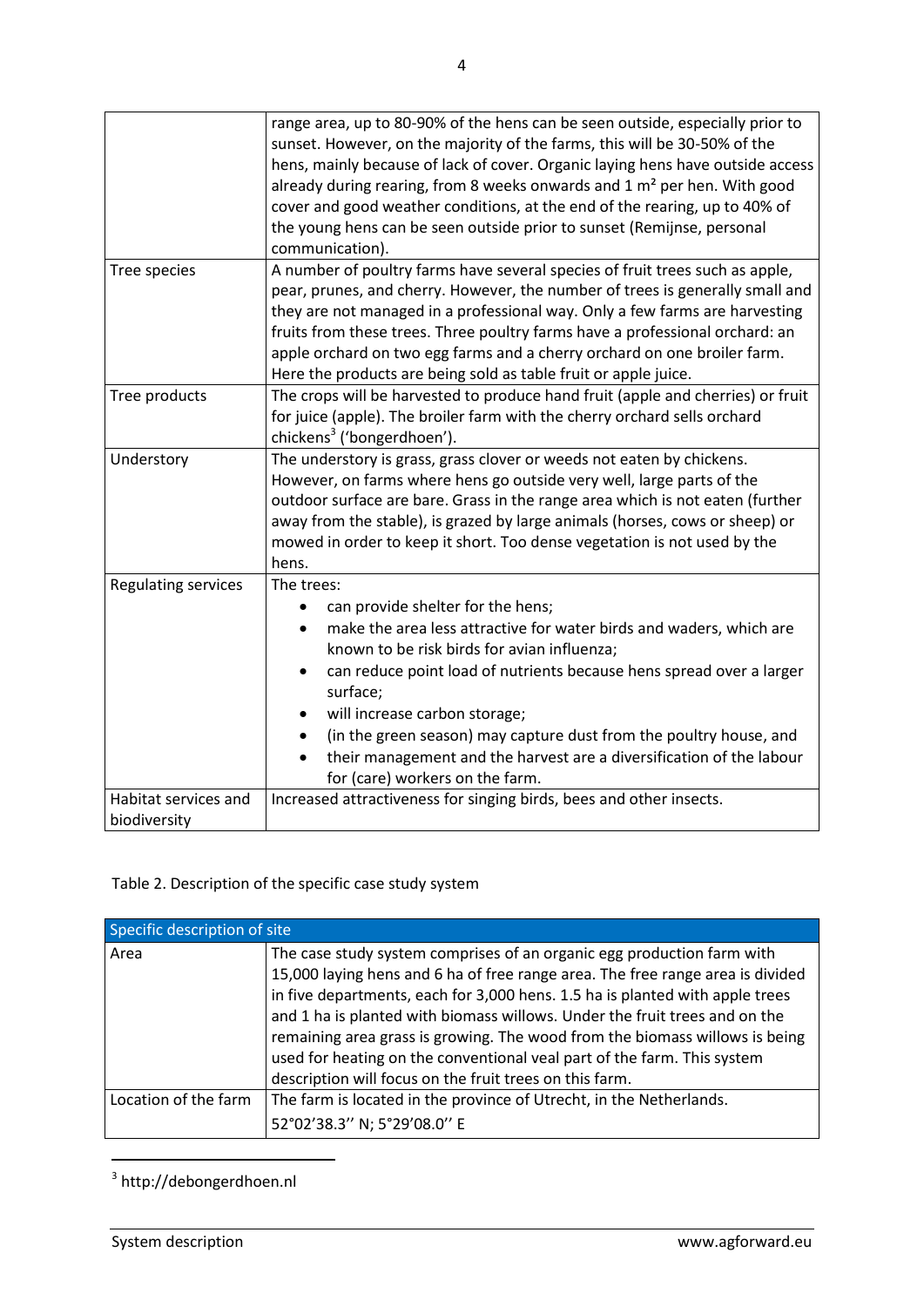| Site contact           | Monique Bestman                                                                                                                                                                                                                                             |
|------------------------|-------------------------------------------------------------------------------------------------------------------------------------------------------------------------------------------------------------------------------------------------------------|
| Site contact email     | m.bestman@louisbolk.nl                                                                                                                                                                                                                                      |
| Example<br>photographs | Figure 1. Close to the stable there are stones in order to keep the soil dry.<br>Next to the stone area there is a bare soil area, caused by the intense use by<br>the hens. The border of the orchard is located at approximately 20 m from<br>the stable. |
|                        | Figure 2. Young trees approximately 6 months after planting. The stem<br>protection is still there.                                                                                                                                                         |
|                        |                                                                                                                                                                                                                                                             |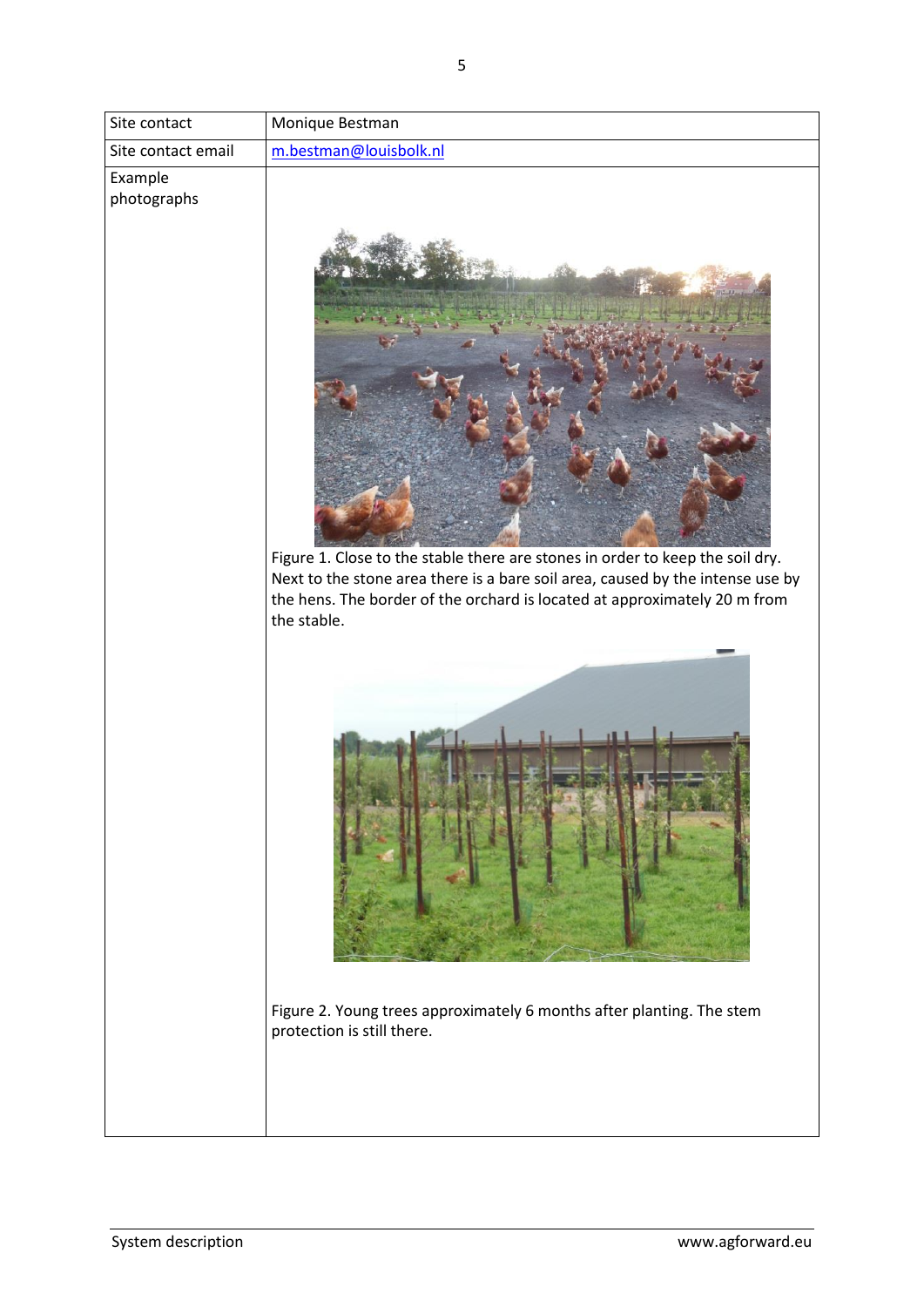| Map of system                   |                                                                                                                                                                           |
|---------------------------------|---------------------------------------------------------------------------------------------------------------------------------------------------------------------------|
|                                 | North<br><b>Biomass</b><br>Hen house<br>willows<br>Orchard<br>Google<br>Zandschulperweg<br>Figure 3. This is an edited aerial picture of the farm and the free range area |
| Possible modelling scenarios    |                                                                                                                                                                           |
| Comparison                      | Technical analysis of fruit trees vs biomass willows vs grass in a gradient from<br>high to low chicken density depending on the distance to the stable.                  |
| <b>Climate characteristics</b>  |                                                                                                                                                                           |
| Mean monthly<br>temperature     | Mean yearly temperature is 10.1°C (min 6.0°C; max 14.1°C)                                                                                                                 |
| Mean monthly                    | Mean yearly precipitation is 832 mm (ranging from for example 42 mm in                                                                                                    |
| precipitation                   | April to 83mm in October)                                                                                                                                                 |
| Details of weather              | Weather station located approximately 30 km from the farm.                                                                                                                |
|                                 |                                                                                                                                                                           |
| station (and data)              |                                                                                                                                                                           |
| Soil type                       |                                                                                                                                                                           |
| Soil type                       | Sand                                                                                                                                                                      |
| Soil depth                      |                                                                                                                                                                           |
| Soil texture                    |                                                                                                                                                                           |
| <b>Tree characteristics</b>     |                                                                                                                                                                           |
| Species and variety             | Santana, Braeburn and Elstar                                                                                                                                              |
| Date of planting                | <b>March 2013</b>                                                                                                                                                         |
| Intra-row spacing               | 1.6 <sub>m</sub>                                                                                                                                                          |
| Inter-row spacing               | 3 <sub>m</sub>                                                                                                                                                            |
| Tree protection                 | In the first year after planting plastic wire cones were placed around the<br>lowest 50 cm of the stems.                                                                  |
| Typical increase in             | Not measured, but the trees are $2.0 - 2.5$ m high.                                                                                                                       |
| tree biomass                    |                                                                                                                                                                           |
| Crop/understory characteristics |                                                                                                                                                                           |
| Species                         | Grass                                                                                                                                                                     |
| Management                      | Kept short by the hens or mown in parts further away from the stable                                                                                                      |
| Typical grassland<br>yield      | Small, most is eaten directly by the chickens.                                                                                                                            |
|                                 | Fertilizer, pesticide, machinery and labour management                                                                                                                    |
| Fertilizer                      | No, because it is an organic farm.                                                                                                                                        |
| Pesticides                      | No, because it is an organic farm.<br>Small mowing machine and small tractor for transportation of fruit crates                                                           |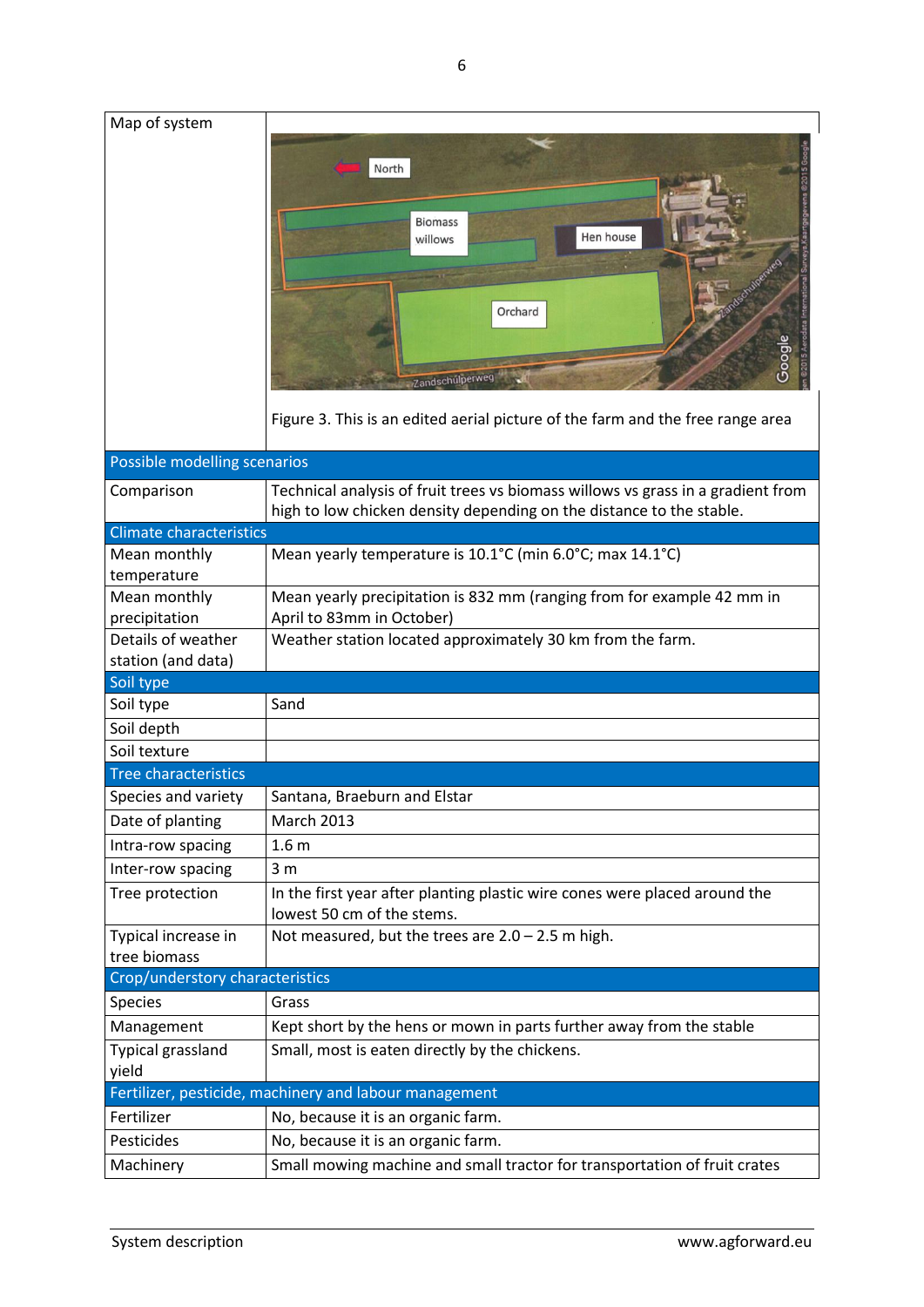| Manure handling                        | Naturally by the chickens and in spring application directly around the tree<br>stems.                                                                                                                                                                                                                                                                                                                                                                                                                                                                                                                                                                                                                             |
|----------------------------------------|--------------------------------------------------------------------------------------------------------------------------------------------------------------------------------------------------------------------------------------------------------------------------------------------------------------------------------------------------------------------------------------------------------------------------------------------------------------------------------------------------------------------------------------------------------------------------------------------------------------------------------------------------------------------------------------------------------------------|
| Labour                                 | The farm provides labour and care for young disabled people.                                                                                                                                                                                                                                                                                                                                                                                                                                                                                                                                                                                                                                                       |
| Fencing                                | All compartments and ditches inside the range area are 'chicken fenced': one<br>meter high gauze without electricity and without barbed wire. The outer<br>border of the range area is 1.50 m high with barbed wire on top.                                                                                                                                                                                                                                                                                                                                                                                                                                                                                        |
| Livestock management                   |                                                                                                                                                                                                                                                                                                                                                                                                                                                                                                                                                                                                                                                                                                                    |
| Species and breed                      | Hybrid laying hens of modern brown genotypes.                                                                                                                                                                                                                                                                                                                                                                                                                                                                                                                                                                                                                                                                      |
| Description of<br>livestock system     | According to EU organic regulation. Inside 6 hens m <sup>-2</sup> and outside 2500 hens<br>ha <sup>-1</sup> . Hens are being kept from 17 to 77 weeks. They have outside access from<br>25 to 77 weeks. After they are culled, there is a two week period of empty<br>stable prior to the arrival of the new 18-weeks old hens.                                                                                                                                                                                                                                                                                                                                                                                    |
| Date of entry and<br>departure to site | Year round there are hens in the free range area, except for the nine weeks<br>between culling the old hens and opening the popholes for the new hens.<br>This nine-week period in 2015 was in early spring (March-April).                                                                                                                                                                                                                                                                                                                                                                                                                                                                                         |
| Stocking density                       | 2500 hens per ha                                                                                                                                                                                                                                                                                                                                                                                                                                                                                                                                                                                                                                                                                                   |
| Animal health and<br>welfare issues    | <b>No</b>                                                                                                                                                                                                                                                                                                                                                                                                                                                                                                                                                                                                                                                                                                          |
| Requirement for<br>supplementary feed  | The hens receive a complete feed mixture for egg laying hens. The feed intake<br>from the free-range area is negligible in terms of quantity. The amount of<br>feed they eat inside the stable, so besides what they may eat outside, is of<br>normal quantities known for brown egg laying genotypes.                                                                                                                                                                                                                                                                                                                                                                                                             |
| Technical data, livestock              |                                                                                                                                                                                                                                                                                                                                                                                                                                                                                                                                                                                                                                                                                                                    |
| Production volume                      | According to expected for these type of animals under these conditions: > 90<br>% egg production from 33 to 46 weeks and after that decrease to 72% at 77<br>weeks of age.                                                                                                                                                                                                                                                                                                                                                                                                                                                                                                                                         |
| Feed consumption                       | According to expected for these type of animals under these conditions: 117 g<br>hen <sup>-1</sup> d <sup>-1</sup> until 43 weeks. After that slowly decrease to 105 g hen <sup>-1</sup> d <sup>-1</sup> at 77<br>weeks of age. Additionally the hens received 5-8 g of grain automatically<br>scattered in the litter.                                                                                                                                                                                                                                                                                                                                                                                            |
| N and P-balance,<br>paddock level      | There are no data available of this farm, but Dekker et al. (2012) calculated<br>that on an organic farm (2500 hens/ha) with a an attractive outdoor run,<br>resulting in year round a mean of 13% of the hens seen outside, yearly 340 kg<br>N and 200 kg P ha <sup>-1</sup> via the manure enters the free range area. This 200 kg P<br>corresponds with 2.292 <sup>4</sup> x 200 = 458 kg P <sub>2</sub> O <sub>5</sub> ha <sup>-1</sup> year <sup>-1</sup> . Ehlert et al. (2009)<br>report that apple and pear orchards yearly use 18-20 kg $P_2O_5$ ha <sup>-1</sup> . This means<br>that in general on poultry farms with 2500 hens ha <sup>-1</sup> , there is a net gradual<br>increase of P in the soil. |
| Financial and economic characteristics |                                                                                                                                                                                                                                                                                                                                                                                                                                                                                                                                                                                                                                                                                                                    |
| Costs                                  | Egg production is the main income of the farm. Besides that, there is the<br>income from housing the disabled people. The orchard does not have a net<br>positive result yet.                                                                                                                                                                                                                                                                                                                                                                                                                                                                                                                                      |

**.** 

 $4$  Conversion factor from P to  $P_2O_5$ .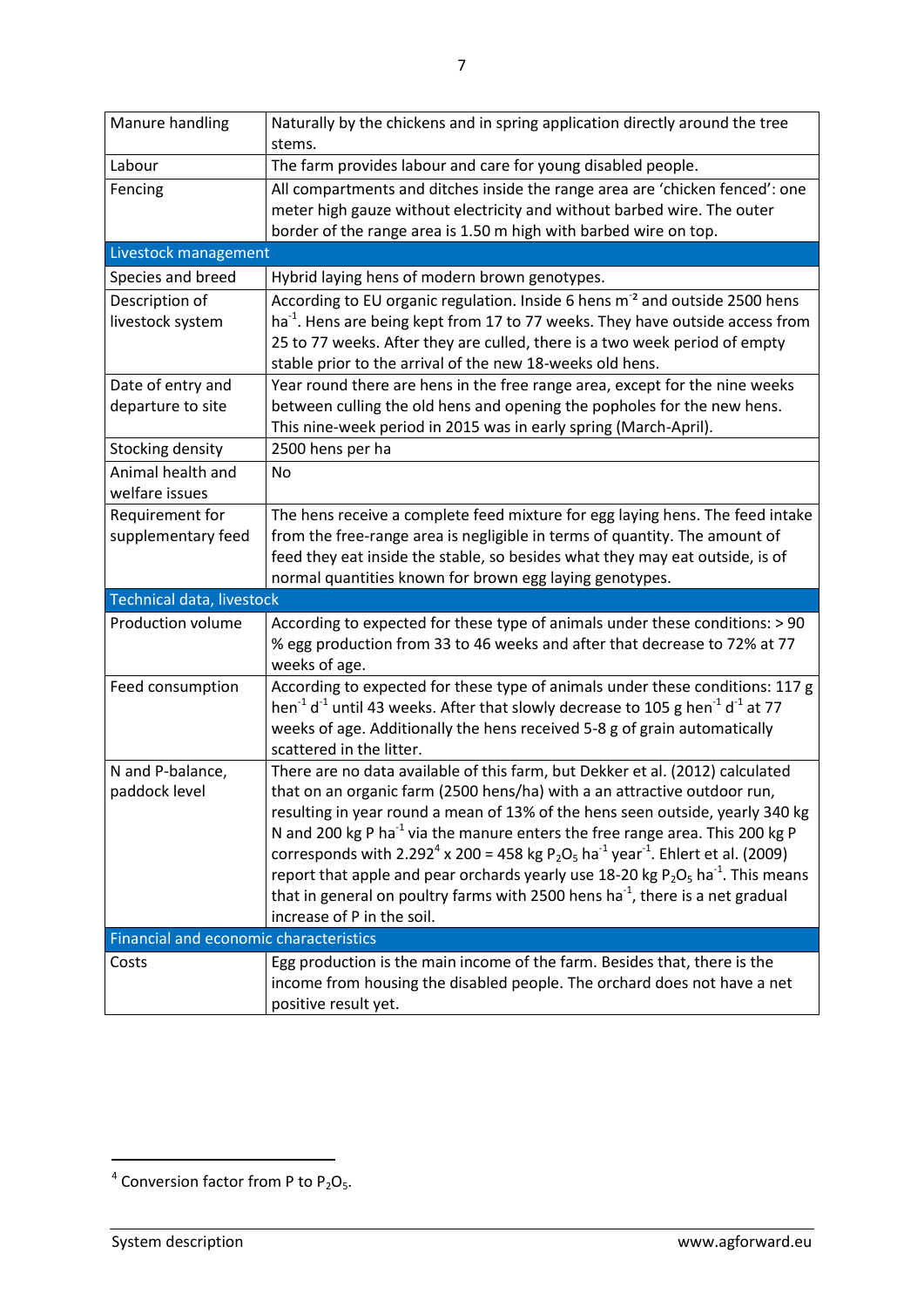#### <span id="page-7-0"></span>**4 Acknowledgements**

The AGFORWARD project (Grant Agreement N° 613520) is co-funded by the European Commission, Directorate General for Research & Innovation, within the 7th Framework Programme of RTD, Theme 2 - Biotechnologies, Agriculture & Food. The views and opinions expressed in this report are purely those of the writers and may not in any circumstances be regarded as stating an official position of the European Commission.

#### <span id="page-7-1"></span>**5 References**

- Bestman MWP, Wagenaar J (2003). Farm level factors associated with feather pecking damage in organic laying hens. Livestock Production Science 80: 133–140.
- Bestman M (2015). Research and development protocol for agroforestry for free-range egg and poultry production in The Netherlands. AGFORWARD project. [http://www.agforward.eu/index.php/en/agroforestry-for-poultry-systems-in-the](http://www.agforward.eu/index.php/en/agroforestry-for-poultry-systems-in-the-netherlands.html)[netherlands.html](http://www.agforward.eu/index.php/en/agroforestry-for-poultry-systems-in-the-netherlands.html)
- Bestman M (2015). Uptake of N and P from poultry free range areas by plantation [in Dutch]. Internal project report by Louis Bolk Institute, Driebergen, the Netherlands.
- Bestman M, Bloksma JR, Manintveld A. (2015). Chicken in the fruit and trees in the range area [in Dutch]. Ekoland July/August, p. 24-26.
- Bestman M, Bloksma JR, Manintveld, Al. (2015). Fruit production in the range area: do it yourself, outsourcing or cooperation (in Dutch). Pluimveehouderij 4 September, p. 22-24.
- Bestman M, Verwer C, Brenninkmeyer C, Willet A, Hinrichsen LK, Smajlhodzic F, Heerkens JLT, Gunnarsson S, Ferrante V (in preparation). Feather pecking and injurious pecking in organic laying hens in 107 flocks from 8 European countries.
- Dekker SEM, Aarnink AJA, de Boer IJM, Groot Koerkamp PWG (2012). Total loss and distribution of nitrogen and phosphorus in the outdoor run of organic laying hens. British Poultry Science 53 (6): 731-740.
- Ehlert PAI, van der Schoot JR, van der Visschers R, van Middelkoop JC, van der Maas MP, Pronk AA, van Dam AM (2009). Phosphorus content and phosphate drain of crops [in Dutch]. Alterrarapport 1773, ISSN 1566-7197.
- Green LE, Lewis K, Kimpton A, Nicol CJ (2000). A cross-sectional study of the prevalence of feather pecking damage in laying hens in alternative systems and its association with management and disease. Veterinary Record 147: 233–238.
- Lambton SL, Knowles TG, Yorke C, Nicol CJ (2010). The risk factors affecting the development of gentle and severe feather pecking in loose housed laying hens. Applied Animal Behaviour Science 123: 32-42.
- Mahboub HDH, Müller J, von Borell E (2004). Outdoor use, tonic immobility, heterophil/lymphocyte ratio and feather condition in free range laying hens of different genotype. British Poultry Science 45: 738–744.
- Nicol CJ, Pötzsch C, Lewis K, Green LE (2003). Matched concurrent case-control study of risk factors for feather pecking damage in hens on free range commercial farms in the UK. British Poultry Science 44: 515–523.
- PPE (2013). Statistical year report poultry meet and eggs 2012. Product board Poultry and Eggs. Zoetermeer, the Netherlands [in Dutch].
- Remijnse W (2014). Personal communication. Organic rearer of laying hens, The Netherlands.